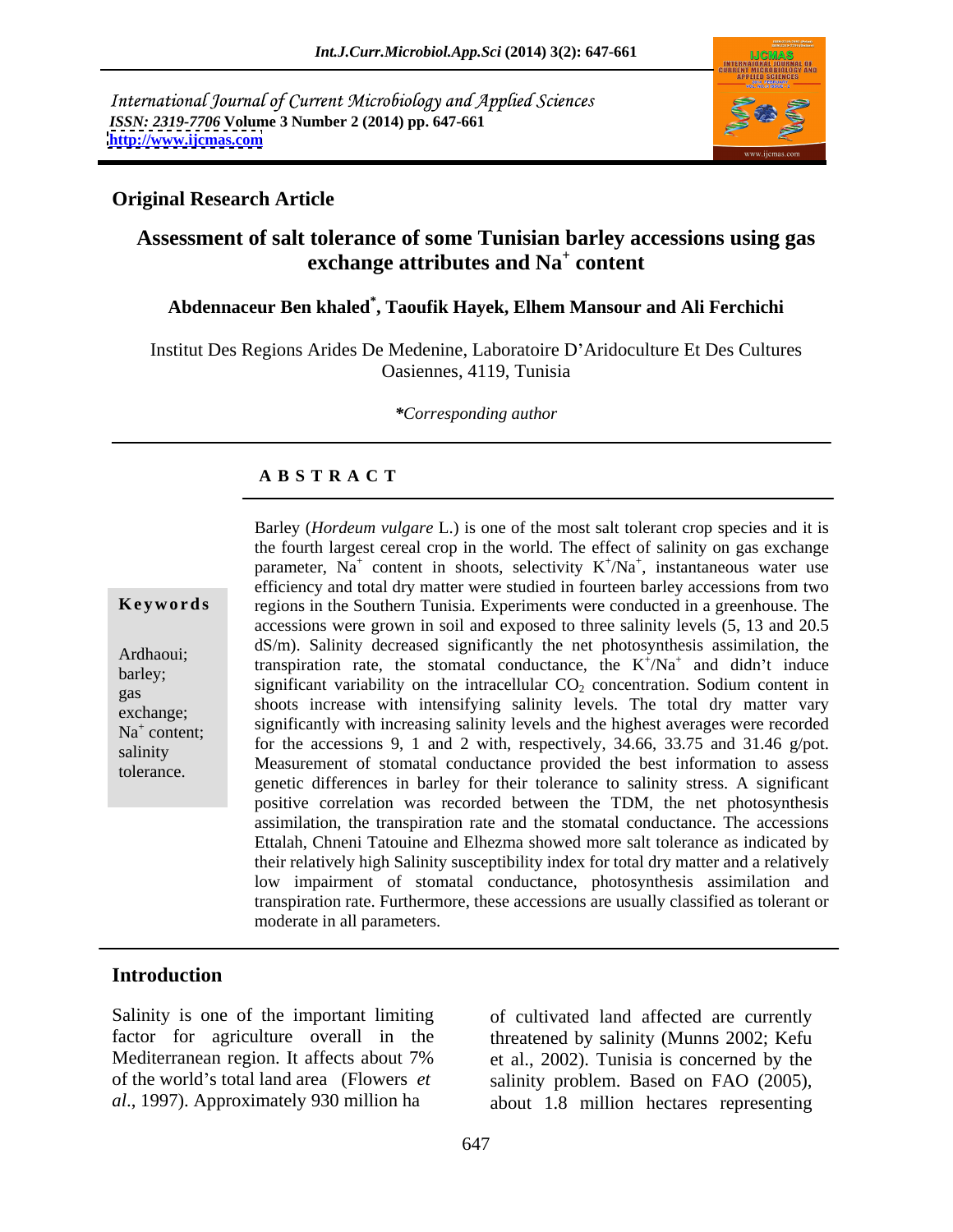11.6% of the total surface of the country, Reduction of photosynthesis affects the are affected by salinity. Barley (*Hordeum*  plant growth as biomass production *vulgare* L.) is one of the most salt tolerant depends on net photosynthesis (Munns, crop species and it is the fourth largest 2005). Nutritionally, Drevon et al (1998) cereal crop in the world (Jiang et al., showed that *nitrogen fixation* is 2006). However, salinity limits barley production and it is one of the major

osmotic level, the presence of high tolerant genotypes is the stomatal the plant by inducing the inhibition of the relationship between gs and net uptake of certain nutrients such as  $K^+$ , photosynthesis (A) to the response of  $Ca_2^+$  and  $NO_3^-$  and the accumulation of plants to drought or salinity.  $Ca<sub>2</sub><sup>+</sup>$  and NO<sub>3</sub> and the accumulation of  $Na<sup>+</sup>$  and Cl<sup>-</sup> to potentially toxic levels induces the production of reactive oxygen species (ROS) (Ashraf and Harris, 2004), reducing the activity of certain enzymes adaptation mechanism of 14 barley reduced by the effect of salinity in most plants (Loreto et al., 2003; Tatar et al., 2010). This reduction is more pronounced when plants are exposed to salinity stress during their young age. In this situation, **Plant materials** plants decrease the synthesis of protein and increase their hydrolysis, which leads to the reduction of the protein content of regions of Southern Tunisia known by the 11.6% of he total surface of the country. Reduction of photosynthesis affects the counterparts (Mensey L.) is one of the most surface of the most surface the most surface of the most surface of the most surface of the surf

showed that *nitrogen fixation* is dramatically affected under salt stress.

abiotic stresses, especially in arid and All these negative effects of salinity curtail semi-arid regions where salt concentration growth, photosynthesis, protein synthesis, can be close to that in the seawater energy storage, and lipid metabolism. (Shannon, 1998). Several accessions of Indeed, cereal plants are most sensitive to barley exist in Tunisia and the most known salinity during vegetative and early are "Souihlis", "Ardhaoui", "Frigui", reproductive stages and less sensitive Beldi", "Djebali", "Sfira" and "Djerbi" during flowering and the grain filling stage (El Faleh and Mdimagh 2005). (Mass and Poss, 1989). Many studies Salt stress affects plant growth and other species (Brugnoli and Lauteri, 1991) development at different levels of plant in photosynthesis activity under salt stress organization (Munns 2002). It has a show that the most informative parameter threefold effect on plant health. On the for discriminating salinity-sensitive and *concentrations* of *salt (NaCl*) in the *soil* conductance (gs) (Jiang et al., in press). *solution* decreases the osmotic potential of Massacci (1996) showed a significant uptake of certain nutrients such as  $K^+$ , photosynthesis (A) to the response of and the accumulation of plants to drought or salinity. made on wheat (James et al., 2002) and tolerant genotypes is the stomatal relationship between gs and net plants to drought or salinity.

within cells (Mengel and Kirkby, 2001; The objectives of this work were: (i) to Krouma, 2009). On the metabolic level, study the effects of salinity stress on the some authors have shown that salinity photosynthetic activity, the accumulation (Munns, 2002), and impaired nitrogen accessions (*Hordeum vulgare* L*.*) to (Mansour 2000; Santos et al., 2002; salinity. (ii) To compare the useful of Krouma, 2009) and carbon (Balibera et al., stomatal conductance (gs) and  $Na<sup>+</sup>$ 2003) metabolism. Photosynthesis is also contents as a selection criterion in barley of nutrient and the production of total dry matter in order to understand the adaptation mechanism of 14 barley for tolerance to salinity.

# **Materials and Methods**

# **Plant materials**

Fourteen barley accessions from several farmers under the name "Ardhaoui" are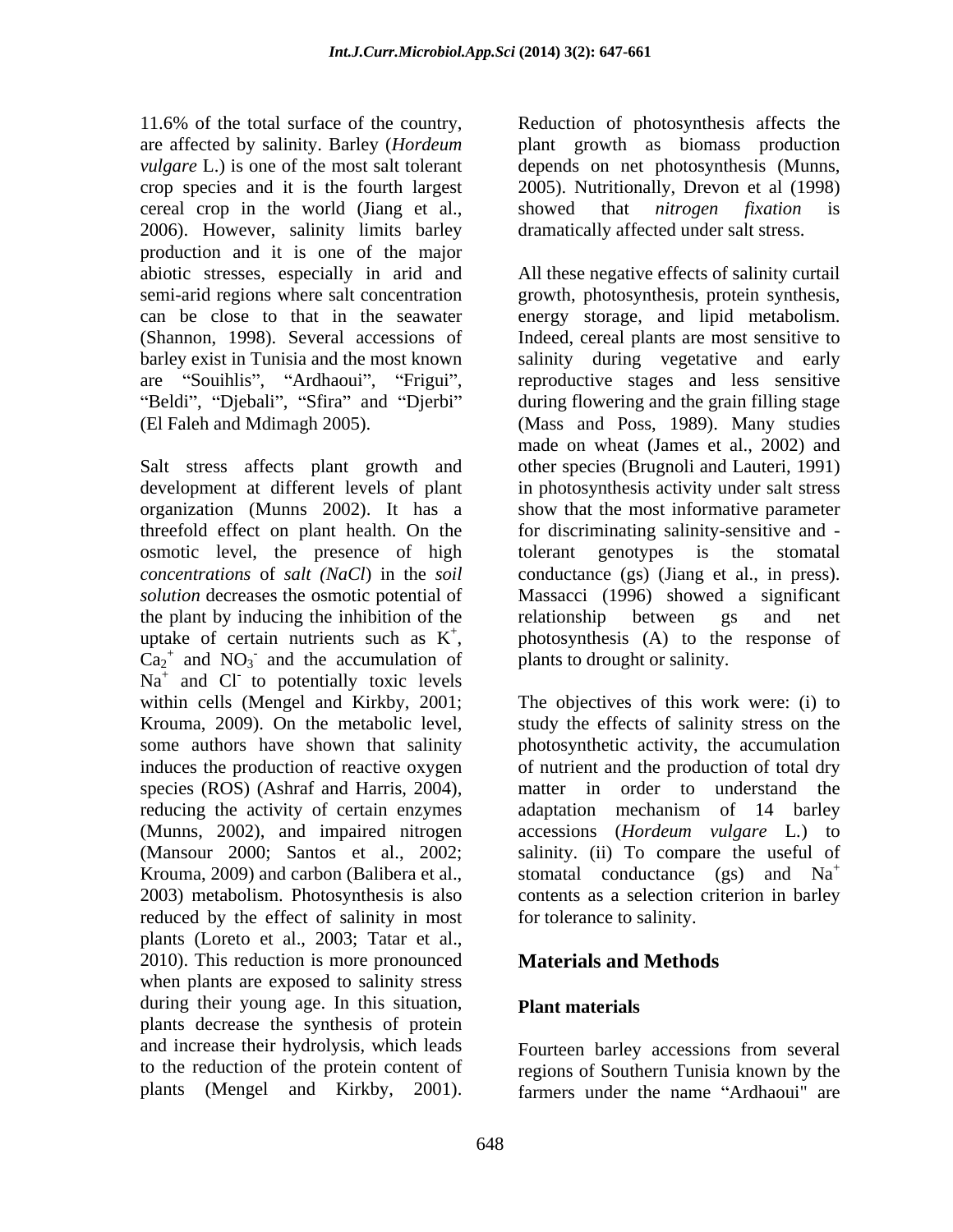The trial was carried out in greenhouse **Gas exchange** under natural conditions at the experimental site of the Institute of Arid Lands of Medenine (Institut des Régions 11 am on the upper surface of leaves on Arides: IRA Latitude 33°29'3''N, sunny days at 60 DAS. Net photosynthesis Longitude 10°38'46''E, Altitude 184 m) in assimilation  $(A, \mu \text{mol.m}^{-2} \text{ s}^{-1})$ , stomatal the South-East of Tunisia, which is conductance (gs.  $mmol.m<sup>-2</sup>.s<sup>-1</sup>$ ), characterized by an arid bio-climate of transpiration rate  $(E, \text{mmol.m}^{-2}, s^{-1})$  and the Mediterranean type with a mild winter. The sowing has been achieved in plastic  $\mu$ mol.m<sup>-2</sup>.s<sup>-1</sup> were measured on fully pots of 12 liters each. Every pot contains mature and sun-exposed leaves using a 10 kg of soil with the following texture: portable LCi IRGA (LCi, IRGA; ADC clay 5.38%, loam 6.72%, thin sands 4.15%, very thin sands 6.72% and coarse sands 40.88%. temperature was kept at 25 °C with a

To maintain a constant level of salinity in  $\sim$  of 1200 mmol photons  $m^2s^{-1}$  and a relative the pots along the test and to avoid the humidity of  $60-70$  %. Moreover, progressive accumulation of salts, we used a non-draining pot and the salts have been was calculated from the gas exchange added before the sowing. Every pot measurements. It is the ratio between A received a known quantity of a mixture of NaCl: CaCl<sub>2</sub> (1:1, w/w) that has been **iWUE** =  $A/E$ . mixed with the soil at the beginning of the experiment. The final electric **Mineral analysis** conductivities of the 3 treatments were 5 dS/m, 13 dS/m and 20.5 dS/m. The Samples were totally dried at  $100 \pm 5$  °C treatment 5 dS/m (the initial electric to constant weight. Then, 1g of each dry conductivity of the soil) was chosen as a control. All pots have received the °C. Ashes were mixed with 4 ml of equivalent of 100 Kg of N/ha, 250 Kg/ha

Twenty-five grains were sowed in each pot. After emergence, all pots were thinned to 5 seedlings per pot. Every 2 days, 40 pots (10 by treatment) were weighted and the water loss replaced by determined with a Sherwood 410 flame tap water to reach the level of 80 % field photometer regulated on the filter of capacity, to avoid drought or flooding of sodium or potassium. The contents of

used in this study; seven accessions from plants seedlings. Pots were arranged in coastal zones (C) and seven from mountainous zones (M) (table 1). factors (salinity and accessions) and four **Growth conditions** pots. completely randomized design with two replications, which gives a total of 168 pots.

# **Gas exchange**

Measurements were taken between 10 and  $2^{\circ}$ <sup>-1</sup>) stomatel  $(s^{-1})$ , stomatal  $^{-1}$   $\sim$  domatel ), stomatal conductance  $(gs, \text{mmol.m}^{-2}.s^{-1}),$  $-2$   $-1$  $(s^{-1}),$  $-1$ ),  $-2$   $c^{-1}$  and the  $(s^{-1})$  and the  $^{-1}$  and the ) and the intercellular  $CO<sub>2</sub>$  concentration (Ci, Bioscientific Ltd.) with four replications per treatment. The leaf chamber photosynthetic photon flux density (PPFD)  $s^{-1}$  and a relative  $^{-1}$  and a relative humidity of 60-70 %. Moreover, instantaneous water use efficiency (iWUE) measurements. It is the ratio between A and E (Condon et al., 2002):

## $iWUE = A/E.$

# **Mineral analysis**

 $P_2O_5$  and 150 Kg/ha K<sub>2</sub>O. 
HCl. The solution was heated until sample was incinerated during 4 h at 550 distilled water and 1 ml of concentrated boiling, then filtered and adjusted to 100 ml with distilled water. This solution will be used for mineral analysis.

The sodium and potassium contents were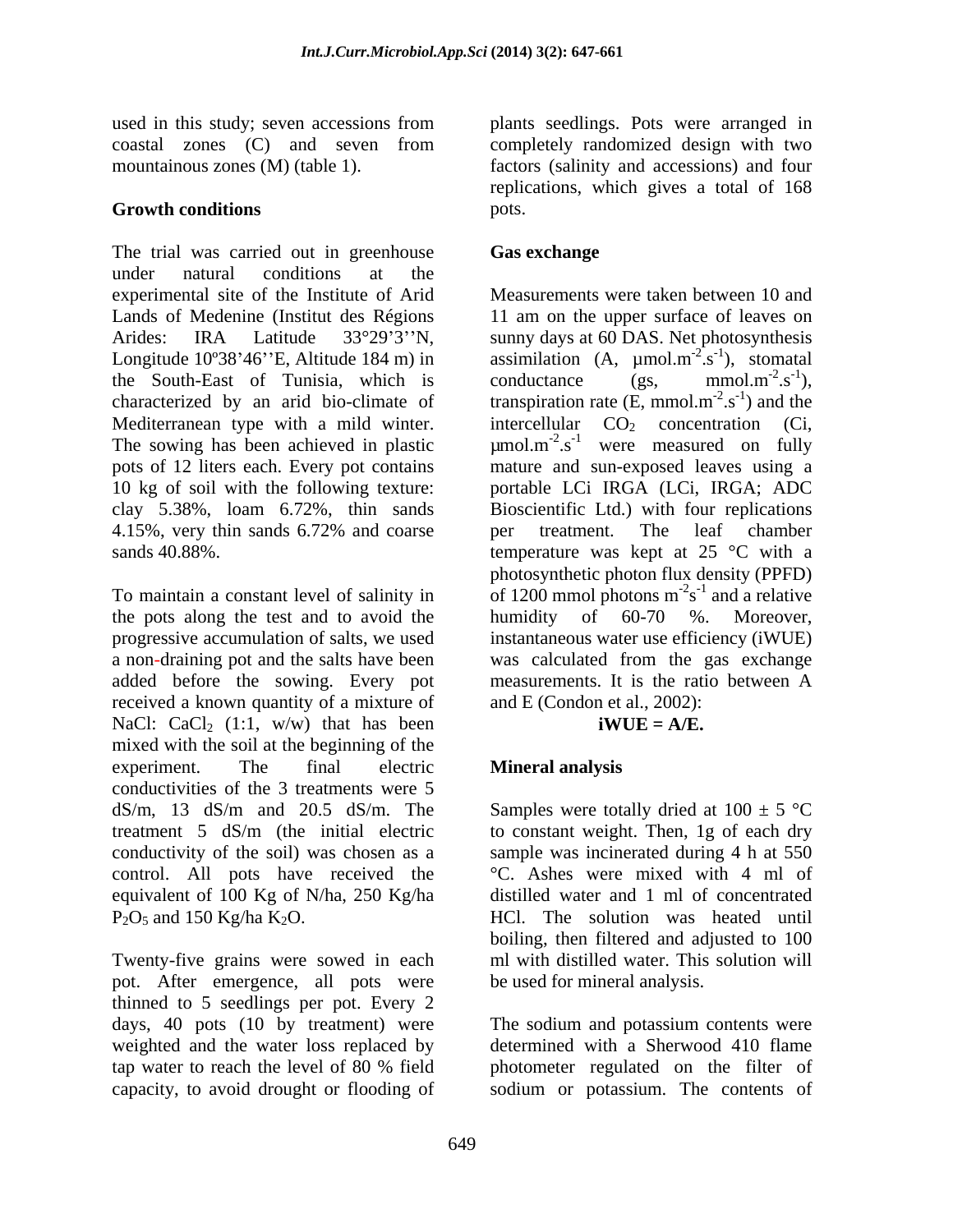sodium (%  $Na^+$ ) or of potassium (%  $K^+$ ) in ) or of potassium (%  $K^+$ ) in  $^{+}$ ) in ) in the dry matter plant were calculated as:

% Na<sup>+</sup> or % K<sup>+</sup> = (C \* DF) / (100 \* m),

## **Ranking of genotypes for salt tolerance**

The ranking of genotypes for salt tolerance using multiple agronomic parameters was determined using the method of Zeng et means by the LSD test at 5% were also converted to salt tolerance indices before  $\leq$  0.05. The ANOVA test has been defined as the observation at salinity and different applied treatments on the

Cluster group ranking numbers can be assigned to the cluster groups based on **Results and Discussion** cluster means, and were used to score genotypes. Cluster group rankings were obtained based on Ward's minimum method. The cluster group rankings were Effects due to salinity treatments were obtained from the average of the multiple detected for net photosynthesis (A), parameters in each cluster group. The transpiration rate (E) and stomatal genotypes were finally ranked based on conductance (gs). Differences among the sums, such those with the smallest and barley accessions were found only for A largest sums were ranked respectively as the most and least tolerant genotypes in treatments and barley accessions were terms of relative salt tolerance. A sum was significant for all parameters except obtained by adding the number of cluster intercellular  $CO<sub>2</sub>$  concentration (Ci) where group rankings at each salt level in each  $P = 0.853$ . accession.

All measurements were taken on four (table 3). In 20.5 dS/m saline treatment, replicates. Salinity susceptibility index

**SSI** (%) =  $(X_s/K_c)^*$  100%

Where C is the concentration of sodium or over five plants) of the parameter potassium (mg/l), DF is the factor of measured under saline conditions and  $X_c$  is dilution and m is the mass of the extract the mean value of the parameter measured (g). under control conditions. The Statistical al., (2002). That's why all the data was conducted. Results are significant when p cluster analysis. A salt tolerance index was achieved to determine the effect of the divided by the mean of the controls. variation of the different measured Where  $X_s$  is the mean value (computed over five plants) of the parameter Package for the Social Sciences (SPSS 18.0) software was used in order to compare the averages obtained to the different treatment levels. The variance analyses and the multiple comparisons of means by the LSD test at 5% were also < 0.05. The ANOVA test has been applied treatments on parameters and the set of the set of the set of the set of the set of the set of the set of the set of the set of the set of the set of the set of the set of the set of the set of the set of the set of the set of the set o

# **Results and Discussion**

## **Effect of salt stress on the gas exchanges**

and E. interaction between salinity  $P = 0.853$ .

**Statistical analysis**  and 13 exhibited the highest A and E (SSI) for each of several parameters was 7 exhibited, respectively, the highest A calculated for each accession in each and E values. Five accessions (2, 5, 6, 7 treatment as: and 14) were the least affected by saline Under control conditions, accessions 4, 10 while 6 and 14 had the lowest values (table 3). In 20.5 dS/m saline treatment, the accessions 2, 7 and 14 and 2, 5, 6 and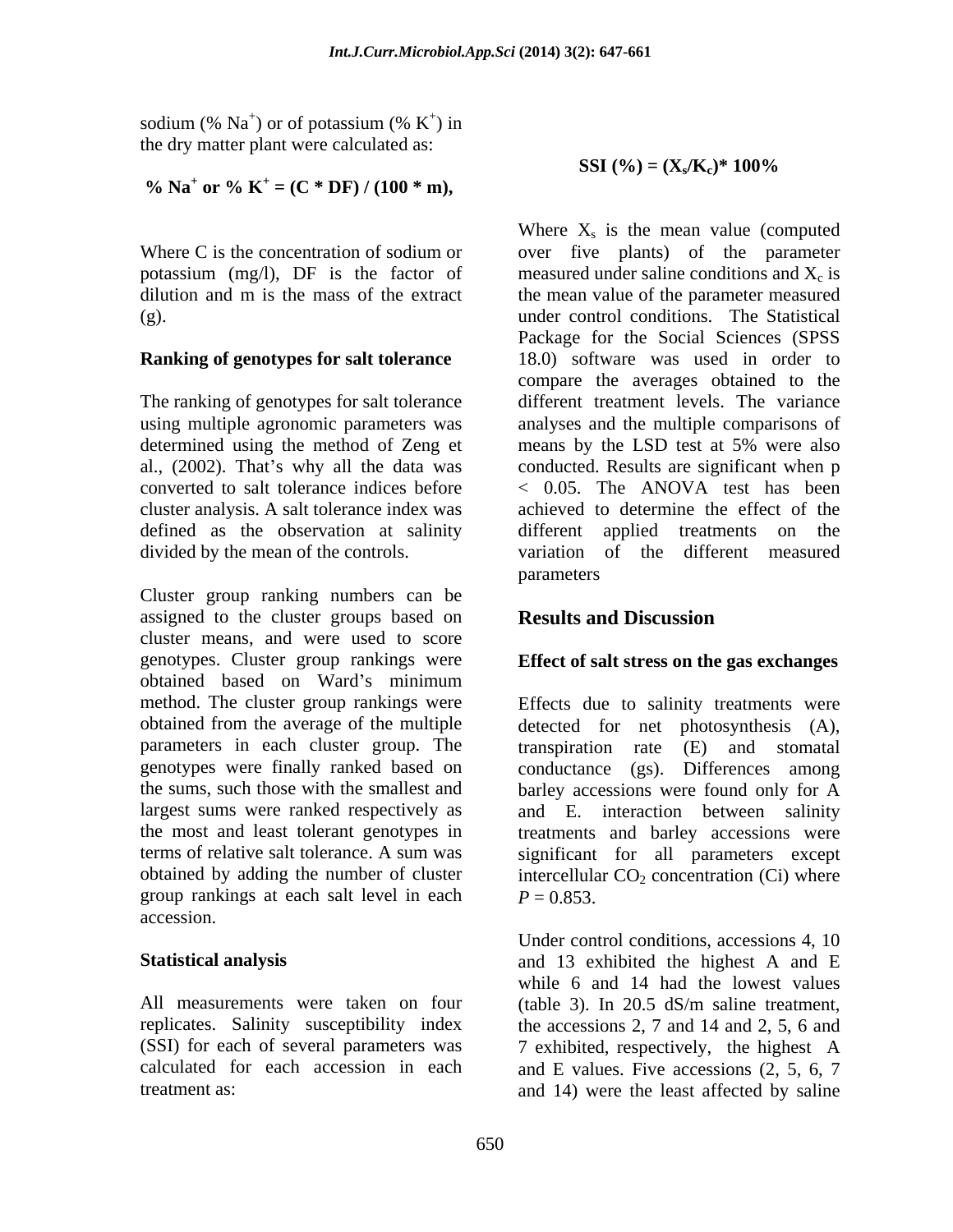treatments for A (figure 1) and 7 (1, 2, 4,

Salinity affected negatively stomatal (table.3). conductance (gs) of all accessions, SSI were 35% and 22%, respectively for 13 and 20 dS/m (figure 1). Under control condition 4, 12 and 13 had the highest gs values while 14 presented the lowest one (table 3). At 20.5 dS/m, 4 and 7 had the

The Ci values did not differ statistically in response to salt treatments (from 130 and 125  $\mu$ mol.m<sup>-2</sup>.s<sup>-1</sup> in 5, 13 and 20.5 are particularly low for the non-stressed plants cultivated (5 dS/m). Therefore, for salt stress differed among barley the  $C_3$  species, the report ci/ca (ca: ambient concentration  $360 \mu m \text{m}^{-2} \text{ s}^{-1}$ ) varies from 0.6 to 0.7 in absence of stress. In our case the report ci/ca is about 0.3 to The  $K^+/Na^+$  ratio represents the capacity of 0.4 that is very low and indicates a limitation of photosynthesis by the

# **Instantaneous water use efficiency**  $\qquad \qquad \text{to } 0.311$ . **(iWUE)**

Salinity significantly affected accessions 1, 4, 5, 6 and 12 were the least Instantaneous water use efficiency affected by salinity. (iWUE)  $(P \le 0.001)$ . However, the analysis of variance shows an absence of effect among accessions  $(P = 0.061)$  and the interaction salinity  $*$  accessions ( $P =$ 0.053), indicating that all accessions responded similarly to salt stress. Increasing salinity reduced SSI for iWUE by 15% and 9% for the treatments 13 and  $\frac{6.6667}{6}$ . The data results presented by 20 dS/m respectively (figure 1). Under control treatment, the accessions 1, 2, 6 and 10 are the most efficient with an iWUE higher than 6 µmol  $CO<sub>2</sub> / H<sub>2</sub>O$ 

5, 6, 7, 9 and 14) for E (SSI > 30%). 14 show the highest iWUE and the mmol. At 20 dS/m, the accessions 12 and accession 3 recorded the lowest value (table.3).

### Sodium content (Na<sup>+</sup>) and  $K^+/Na^+$ ) and  $K^{\dagger}/Na^{\dagger}$ **/Na<sup>+</sup> selectivity**

highest gs values and 11, 12 recorded the content in shoots and  $K^+/\overline{Na}^+$  selectivity (P lowest values as shown in table 3.  $\leq 0.0001$  (table 2). The concentration of with the salinity. Their averages are 131,  $117.336$  to 1038.023 µmol.g<sup>-1</sup>DM). The  $e^{-2}$ .s<sup>-1</sup> in 5, 13 and 20.5 accession 3 had the highest Na+ value dS/m, respectively (table 3). These values while 5 and 12 had the lowest ones under  $-2e^{-1}$  .  $e^{2}$  $\sigma$ <sup>-1</sup>) affected by salinity (figure 2).  $\frac{1}{2}$   $\frac{1}{2}$   $\frac{1}{2}$   $\frac{1}{2}$   $\frac{1}{2}$   $\frac{1}{2}$   $\frac{1}{2}$   $\frac{1}{2}$   $\frac{1}{2}$   $\frac{1}{2}$   $\frac{1}{2}$   $\frac{1}{2}$   $\frac{1}{2}$   $\frac{1}{2}$   $\frac{1}{2}$   $\frac{1}{2}$   $\frac{1}{2}$   $\frac{1}{2}$   $\frac{1}{2}$   $\frac{1}{2}$   $\frac{1}{2}$   $\frac{1}{2}$  Salinity, barley accessions and their interaction affected significantly Na<sup>+</sup>  $\overline{N}a^+$  selectivity (P selectivity (*P* Na<sup>+</sup> ions increased (table 4) significantly in response to salt treatments (from  $^{-1}$ DM). The salt condition (table 4). Relative effects of salt stress differed among barley accessions. 10, 13 and 14 were the most

availability of  $CO<sub>2</sub>$ . plants to extract and to accumulate potassium selectively over sodium. With ratio (figure 2a, b) decreased (from 2.979 to  $0.311$ ).

> As illustrated in figure 2a and 2b, the affected by salinity.

# **Total dry matter (TDM)**

Effects due to salinity treatment, barley accessions and their interaction were detected in the total dry matter  $(P \leq$ 0.0001). The data results presented by figure 3 show the variation of the total dry matter between the 14 accessions in the 3 treatments tested.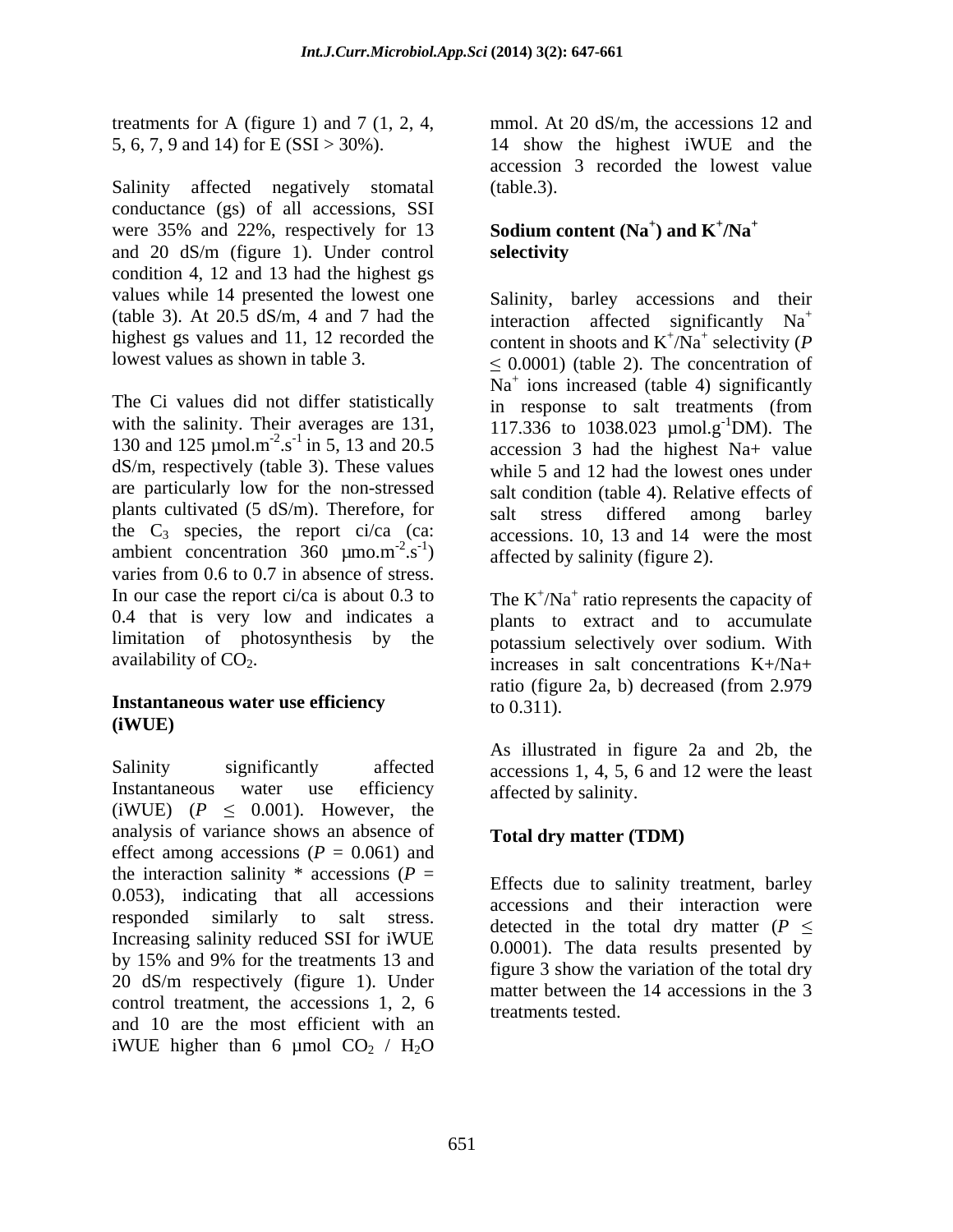| Code                     | Site of collection  | Zone | Code           | Site of collection  | Zone |
|--------------------------|---------------------|------|----------------|---------------------|------|
|                          | Ettalah             |      |                | Boughrara           |      |
|                          | Bir Echefa          |      |                | Edwiret Elgdima     |      |
|                          | Edwire              |      |                | Twaiel Ali Ben Said |      |
| $\overline{\phantom{a}}$ | - 1 0111            |      |                | Matmata-Touia       |      |
|                          | <b>Bloul Mareth</b> |      | $\blacksquare$ | Mengar Ben Chaaban  |      |
|                          | Zaafran Gomrassen   |      | 13             | Elhezma             |      |
|                          | Chneni Tataouine    |      | 14             | Matmata Ejdida      |      |

C: costal zone ; M: mountainous zone.

**Table.2** Observed significance levels (p-values) for effects of salinity levels, of barley accessions, and of their interaction from analysis of variance for net photosynthesis (A), transpiration rate (E), stomatal conductance (gs), intercellular  $CO<sub>2</sub>$  concentration (Ci), instantaneous water-use efficiency (iWUE), Sodium rate ( $Na<sup>+</sup>$ ), selectivity K+/Na+ and total dray matter (TDM).

|                            | Salinity |           |       | <b>Accessions</b>                    |       | <b>Interaction</b> |
|----------------------------|----------|-----------|-------|--------------------------------------|-------|--------------------|
| <b>Parameters</b>          |          | Sio       |       | $\mathbf{C}$ i $\boldsymbol{\alpha}$ |       | $\mathbf{C}$ ia    |
|                            | 408.551  | $0.000**$ | 1.800 | $0.050*$                             | 1.820 | $0.000**$          |
|                            | 313.341  | $0.000**$ | 2.002 | $0.026*$                             | 2.603 | $0.000**$          |
|                            | 265.551  | $0.000**$ | 1.762 | 0.056ns                              | 2.184 | $0.002*$           |
|                            | 0.159    | 0.853ns   | 1.353 | 0.192ns                              | 0.701 | 0.853ns            |
| iWUE                       | 6.986    | $0.001*$  | 1.739 | $0.061$ ns                           | 1.571 | 0.053ns            |
| $Na^{+}$                   | 642.222  | $0.000**$ | 4.749 | $0.000**$                            | 4.609 | $0.000**$          |
| $k^{\dagger}/Na^{\dagger}$ | 908.251  | $0.000**$ | 7.909 | $0.000**$                            | 6.996 | $0.000**$          |
| <b>TDM</b>                 | 710.782  | $0.000**$ | 5.557 | $0.000**$                            | 3.715 | $0.000**$          |

\*\* significant at 1%, \* significant at 5%. ns: not significant.

The highest total dry matters were **Tolerance structure** observed in the treatment 5 dS/m by the

followed by the genotypes 7 and 1. Their 80.43, 78.66 and 71.65 for the treatment groups: Group 1 (tolerant accessions),13 ds/m and about 21.98, 13.71 and 13.04  $\frac{1}{20.5}$  ds/m.

### **Tolerance structure**

accessions 2 and 9 which the values Ranking of barely accessions using cluster exceed 50 g/pot (figure 3). In the treatment analysis based in stomatal conductance 20.5 dS/m, the accession 1 and 13 were (gs),  $Na<sup>+</sup>$  content and total dry matter the most productive. (TDM) for the tow levels of salinity tested TDM for the accession 13 was less classifications based on the gs, TDM and reduced than other accessions (table 5)  $Na<sup>+</sup>$  content did not result in the same Salinity susceptibility index SSI was about three rankings allowed us to obtain three is shown in table 6. Hierarchical classifications based on the gs, TDM and grouping for the different accessions. The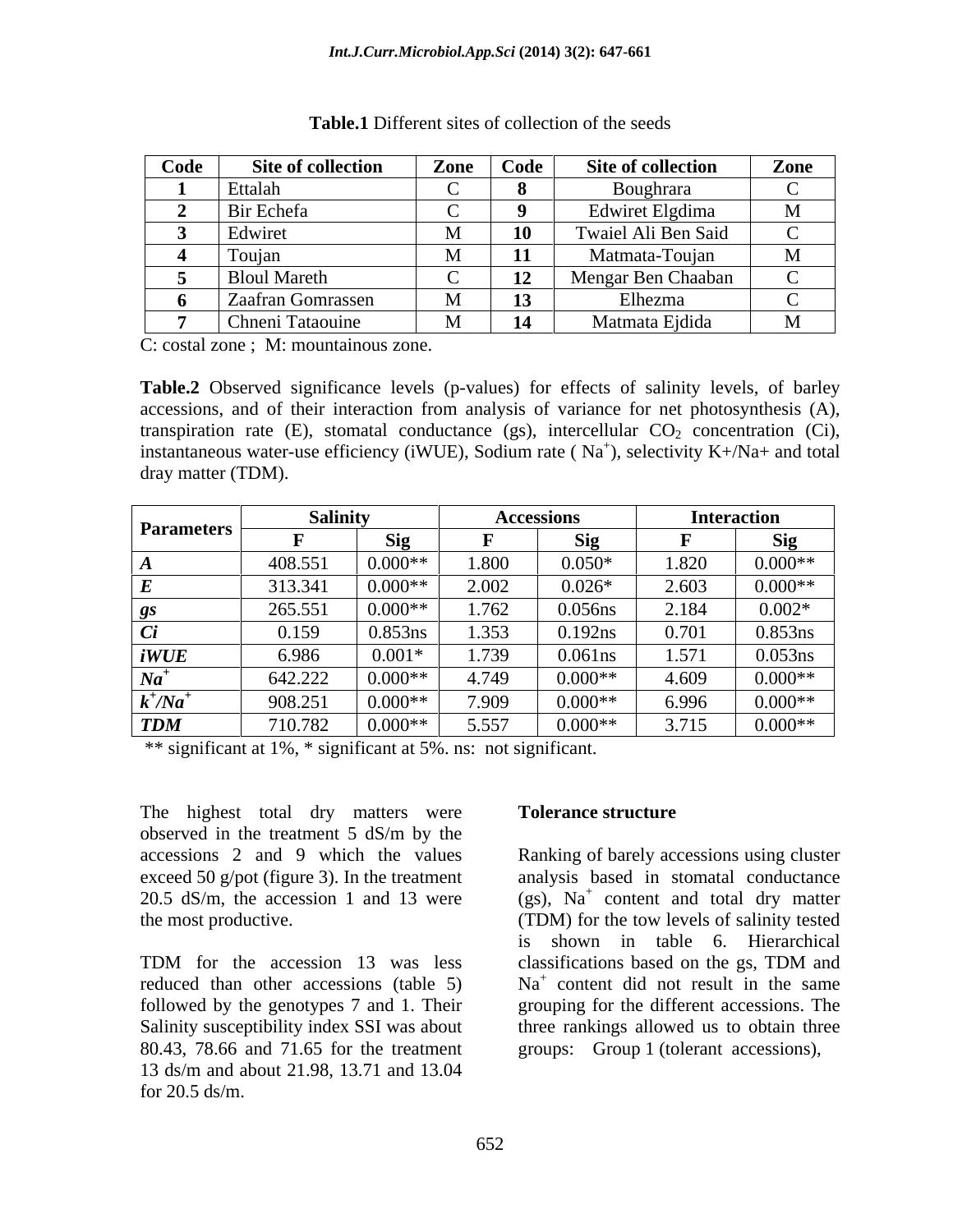### *Int.J.Curr.Microbiol.App.Sci* **(2014) 3(2): 647-661**

| <b>Accession</b> |                        | A (umol.m~s |                         |                                    | E (mmol. $m^{-2} s^{-1}$ ) |                                        |                    | gs (mmol. $m^2 s^1$ ) |                        |        | Ci $(\mu \text{mol.m}^{-2} \text{.s}^{-1})$ |                                                                                             |
|------------------|------------------------|-------------|-------------------------|------------------------------------|----------------------------|----------------------------------------|--------------------|-----------------------|------------------------|--------|---------------------------------------------|---------------------------------------------------------------------------------------------|
|                  | 5 dS/m                 |             | 13   20.5 dS/m   5 dS/m |                                    | 13                         |                                        | 20.5 dS/m   5 dS/m | <b>13</b>             | 20.5 dS/m $\vert$      | 5 dS/m |                                             | 13   20.5 dS/m                                                                              |
|                  |                        | dS/m        |                         |                                    | dS/m                       |                                        |                    | dS/m                  |                        |        | dS/m                                        |                                                                                             |
|                  | 0.015                  | 0.450       | 0.172                   | 0.002                              | 0.286                      | 0.027                                  | 0.029              | 0.221                 |                        | 0.423  | 0.609                                       | 0.510                                                                                       |
|                  | 14.14ab                | 4.75a       | 3.26a                   | 1.83ab                             | 0.95a                      | 0.70a                                  | 0.11ab             | 0.03a                 | 0.03ab                 |        |                                             | 111.75 $a$   108.75 $a$   133.50 $a$                                                        |
|                  | $\vert$ 13.07 $ab$     | 2.94a       | 4.70a                   | 2.09ab                             | 0.82a                      | 0.94a                                  | 0.11ab             | 0.03a                 | 0.03ab                 |        |                                             | $132.75a$   163.50a   115.25a                                                               |
|                  | 13.18ab   3.10a        |             | 2.20a                   | 2.47ab                             | 0.76a                      | 0.56a                                  | 0.12ab             | 0.03a                 | 0.02ab                 |        |                                             | $\mid$ 157.50a   132.75a   190.50a                                                          |
| $\rightarrow$    | $\vert$ 18.04a $\vert$ | 5.47a       | 3.15a                   | 3.26a                              | 1.11a                      | 0.65a                                  | 0.20a              | 0.04a                 | 0.02ab                 |        |                                             | $\mid$ 137.75a   99.25a   111.00a                                                           |
|                  | $11.36ab$ 4.87a        |             | 3.89a                   | 12.18ab                            | 1.29a                      | 0.94a                                  | 0.10b              | 0.04a                 | 0.04a                  |        |                                             | $94.00a$   111.00a   127.75a                                                                |
|                  | 10.88ab   5.10a        |             | 3.92a                   | 1.75b                              | 0.97a                      | 0.86 <i>a</i>                          | 0.10b              | 0.03a                 | 0.03ab                 |        |                                             | $115.25a$   120.25a   81.00a                                                                |
|                  | $13.23ab$ 4.47a        |             | 4.22a                   | 2.55ab                             | 1.58a                      | 0.85a                                  | 0.12ab             | 0.06 <i>a</i>         | 0.03ab                 |        |                                             | $\mid$ 137.00a $\mid$ 184.00a $\mid$ 136.00a                                                |
|                  | 13.72ab                | 5.58a       | 3.54a                   | 2.72ab                             | 1.20a                      | 0.65a                                  | 0.12ab             | 0.05a                 | 0.02ab                 |        |                                             | $136.50a$   $136.25a$   $102.50a$                                                           |
|                  |                        |             |                         |                                    |                            |                                        |                    |                       |                        |        |                                             |                                                                                             |
|                  | 12.15ab   4.49a        |             | 2.76a                   | 2.55ab                             | 0.92a                      | 0.79a                                  | 0.11ab             | 0.03a                 | 0.03ab                 |        |                                             | $143.50a$   101.00a   194.75a                                                               |
| 10               | 16.18ab                | 5.44a       | 3.40a                   | $\frac{2.66ab}{ }$                 | 1.07a                      | 0.69a                                  | 0.13ab             | 0.04a                 | 0.02ab                 |        |                                             | $\vert$ 116.67a   121.00a   98.50a                                                          |
| - 11             | $13.83ab$ 4.88a        |             | 2.62a                   | 2.89ab                             | 0.91a                      | 0.50a                                  | 0.12ab             | 0.04a                 | 0.01b                  |        |                                             | $\mid$ 128.75a   115.75a   145.00a                                                          |
|                  | 12   13.96ab           | 5.99a       | 1.99a                   | 3.02ab                             | 1.01a                      | 0.31a                                  | 0.13ab             | 0.04a                 | 0.01b                  |        |                                             | $\mid$ 120.25a   91.25a   80.50a                                                            |
| 13               | 14.43ab                | 5.80a       | 2.29a                   | 2.67ab                             | 1.38a                      | $\begin{array}{ccc} 0.42a \end{array}$ | $0.12ab$ $0.05a$   |                       | $\Big $ 0.02 <i>ab</i> |        |                                             | $\begin{array}{ c c c c c c c c c } \hline 135.00a & 166.75a & 94.00a \ \hline \end{array}$ |
|                  | 14   $10.84ab$         | 2.80a       | 4.35a                   | $\frac{1}{2.12ab}$   $\frac{1}{2}$ | 0.78a                      | 0.75a                                  | 0.09ab             | 0.03a                 | 0.03ab                 |        |                                             | 166.75a   174.75a   141.50a                                                                 |
|                  | <b>Means</b> 13.50     | 4.69        | 3.31                    | 2.48                               | 1.05                       | 0.69                                   | 0.12               | 0.04                  | 0.02                   |        |                                             | $130.96$ 130.45 125.13                                                                      |

**Table.3** Observed significance levels (*p-values*) for overall tests of barley accessions differences, and comparison of salinity effects of 14 barley accessions for net photosynthesis (A), transpiration rate (E), stomatal conductance (gs), intercellular  $CO<sub>2</sub>$  concentration (Ci).

Values are the means of 8 replications for A, E, gs and Ci. Mean values with the same letter were not significant different (LSD test mean comparison at  $\alpha$ =0.05)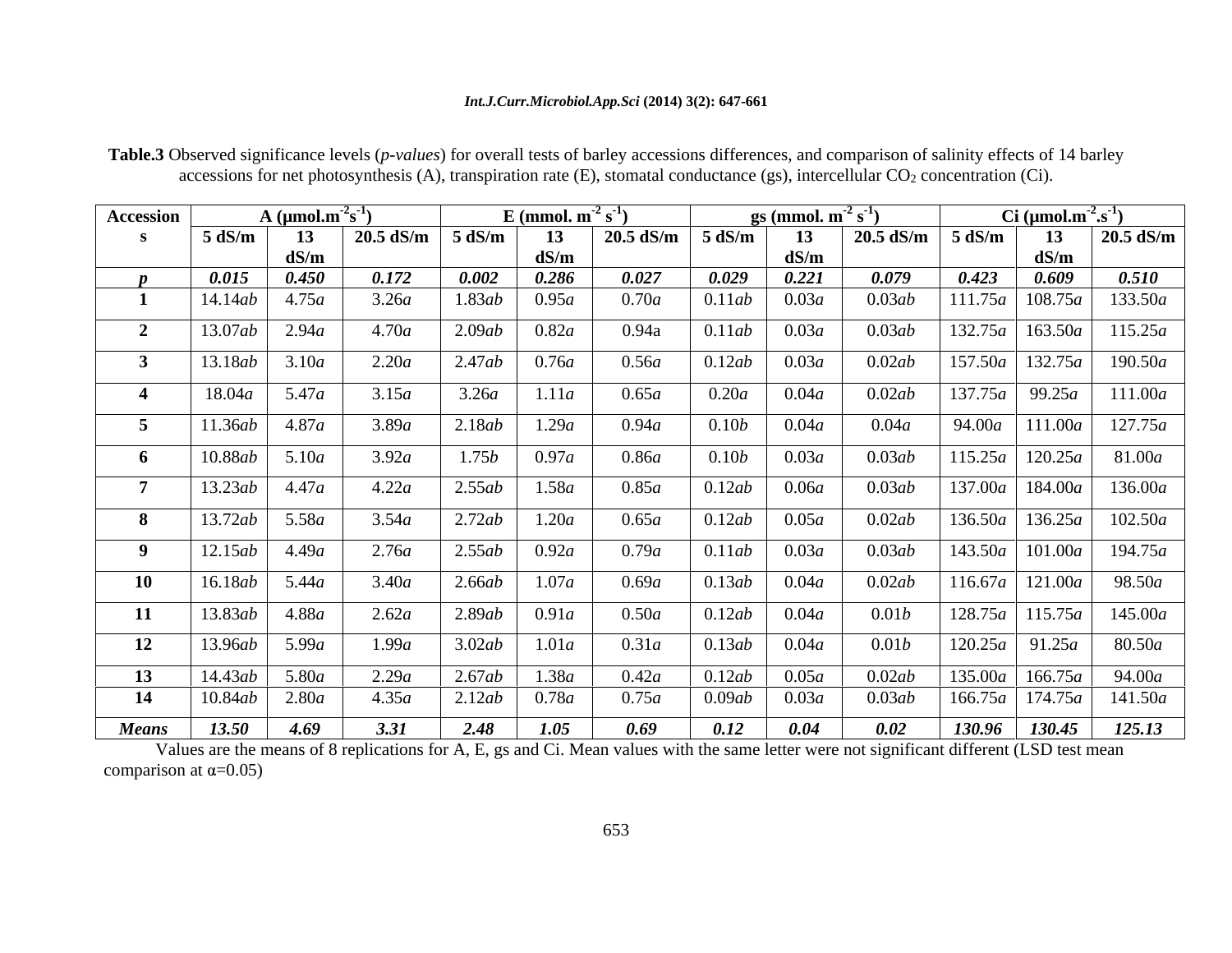### *Int.J.Curr.Microbiol.App.Sci* **(2014) 3(2): 647-661**

| <b>Table.4</b> Observed significance levels ( <i>p-values</i> ) for overall tests of barley accessions differences, and comparison of |  |
|---------------------------------------------------------------------------------------------------------------------------------------|--|
| salinity effect of 14 barley accessions for sodium content in shoot $(Na+)$ ( $\mu$ mo.g-1DM), ratio                                  |  |
| potassium-sodium $(K^+/Na^+)$ and instantaneous water use efficiency (iWUE) (µmol CO2 / H2O mmol).                                    |  |

|                   |                   | $Na^+$ (µmo.g <sup>-1</sup> DM) |                    |        | $K^{\tau}/Na^{\tau}$ |                   |           | $iWUE$ (µmol CO2 / H2O mmol) |             |
|-------------------|-------------------|---------------------------------|--------------------|--------|----------------------|-------------------|-----------|------------------------------|-------------|
| <b>Accessions</b> | - 5 dS/m          | $13 \text{ dS/m}$               | $20.5$ dS/n        | 5 dS/m | 13 dS/m              | $20.5 \text{ dS}$ | 5 dS/m    | $13 \text{ dS/m}$            | $20.5$ dS/m |
|                   | 0.012             | 0.035                           | 0.012              | 0.383  | 0.315                | 0.033             | 0.009     | 0.100                        | 0.424       |
|                   | 119.980ab         | 5.170bc                         | 1082.980b          | 3.000a | 0.730a               | 0.430a            | 7.800a    | 5.080a                       | 4.850a      |
|                   | 90.400 <i>bc</i>  | 851.860ab                       | 1003.930bc         | 5.740a | 0.650a               | 0.200a            | 6.530ab   | 4.010a                       | 5.090a      |
|                   | 13.750ab          | 7.390ab                         | 1752.670a          | 2.830a | 0.450a               | 0.200a            | 5.350ab   | 4.270a                       | 3.870a      |
|                   | 88.660 <i>bc</i>  | 744.060 <i>ab</i>               | 968.180 <i>bc</i>  | 3.210a | 0.520a               | 0.450a            | 5.620ab   | $\overline{5.220a}$          | 4.870a      |
|                   | 109.300bc         | 645.310ab                       | 856.120bc          | 2.590a | 0.450a               | 0.390a            | 5.260ab   | 3.970a                       | 4.020a      |
|                   | 107.530bc         | 677.300ab                       | 1192.280ab         | 2.230a | 0.630a               | 0.350a            | 6.830ab   | 5.420a                       | 5.040a      |
|                   | 107.520bc         | 70.650ab                        | 1024.200 <i>a</i>  | 2.860a | 0.520a               | 0.280a            | $5.030ab$ | 2.770a                       | 5.160a      |
|                   | 119.980b          | 744.060ab                       | 968.180 <i>bc</i>  | .250a  | 0.530a               | 0.280a            | $5.050ab$ | 4.860a                       | 5.400a      |
|                   | 119.980ab         | 1076.370 <i>a</i>               | 1024.190 <i>bc</i> | 2.550a | 0.390a               | 0.270a            | 4.750ab   | 5.290a                       | 3.470a      |
|                   | $-12.870ab$       | 744.060ab                       | 1024.200bc         | 2.360a | 0.340a               | 0.280a            | 6.150ab   | 5.000a                       | 5.460a      |
|                   | 107.530bc         | 796.160ab                       | 964.260bc          | 2.610a | 0.490a               | 0.210a            | 4.760ab   | 5.620a                       | 5.150a      |
|                   | 3.750ab           | 602.630bc                       | 794.730bc          | 3.050a | 0.730a               | 0.440a            | 4.630b    | 5.990a                       | 6.310a      |
|                   | 132.420a          | 900.700ab                       | 908.230 <i>bc</i>  | 2.820a | 0.400a               | 0.260a            | 5.470ab   | 4.000a                       | 5.630a      |
|                   | 159.040 <i>ab</i> | 744.030ab                       | 968.170bc          | 2.600a | 0.390a               | 0.310a            | 5.380ab   | 3.900a                       | 5.890a      |
| <b>Means</b>      | 117.336           | 759.268                         | 1038.023           | 2.979  | 0.516                | 0.311             | 5.615     | 4.671                        | 5.015       |

Values are the means of 8 replications for Na<sup>+</sup>,  $k^+$ /Na<sup>+</sup> and iWUE. Mean values with the same letter were not significant different (LSD test mean comparison at  $\alpha$ =0.05)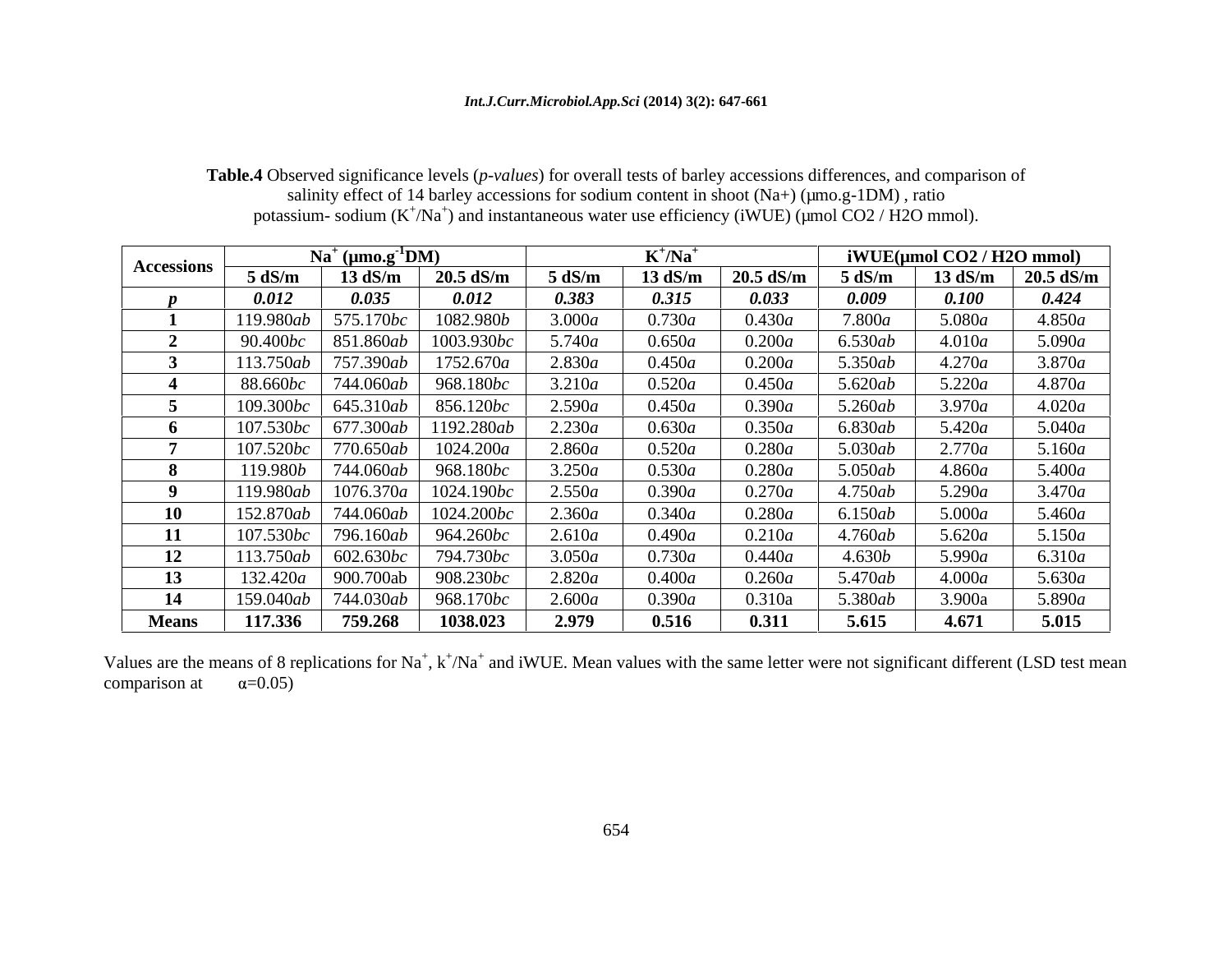|                   |                   | TDM Salinity susceptibility index (SSI) |
|-------------------|-------------------|-----------------------------------------|
| <b>Accessions</b> | $13 \text{ dS/m}$ | $20.5$ dS/m                             |
|                   | 0.01              | 0.01                                    |
|                   | 71.65a            | 13.04ab                                 |
|                   | 33.23a            | 5.07bc                                  |
|                   | 35.71a            | 6.82bc                                  |
|                   | 30.88a            | 9.40ab                                  |
|                   | 31.63a            | 9.26ab                                  |
|                   | 53.33a            | 7.44bc                                  |
|                   | 78.66a            | 10.52ab                                 |
|                   | 38.30a            | 13.71ab                                 |
|                   | 48.36a            | 5.91bc                                  |
|                   | 57.34a            | 8.08bc                                  |
|                   | 38.18 <i>a</i>    | 9.51ab                                  |
|                   | 58.05a            | 10.36ab                                 |
|                   | 80.43a            | 21.98a                                  |
|                   | 35.23a            | 8.89bc                                  |
| <b>Means</b>      | 49.36             | 10.00                                   |

**Table.5** Observed significance levels (*p-values*) for overall tests of barley accessions differences, and comparison of salinity effect of 14 barley accessions for Total dry matter Salinity susceptibility index SSI of TDM (%).

Mean values with the same letter were not significant different (LSD test mean comparison at  $\alpha$ =0.05).

**Table.6** Rankings of accessions for their relative salt tolerance in terms of stomatal conductance (gs), sodium content ( $Na<sup>+</sup>$ ) and Total dry matter (TDM) at 13dS/m and 20.5 dS/m in a cluster analysis used Ward's minimum variance analysis.

| $\left  \right.$ Accessions $\left  \right.$ gs <sup>4</sup>                                | $Na^{+A}$ | $TDM^A$ |                | $Sum$ Ranking <sup>B</sup> |
|---------------------------------------------------------------------------------------------|-----------|---------|----------------|----------------------------|
|                                                                                             |           |         |                |                            |
| $\sim$<br>$\overline{\phantom{0}}$                                                          |           |         | $\sim$         | $\sim$ $\sim$              |
|                                                                                             |           |         | $\overline{a}$ |                            |
|                                                                                             |           |         | $\overline{ }$ |                            |
| the control of the control of the control of                                                |           |         |                |                            |
| $\sigma$                                                                                    |           |         |                |                            |
| $\overline{ }$                                                                              |           |         |                |                            |
| - റ<br>$\delta$                                                                             |           | $\sim$  | $\sim$         | $\sim$ $\sim$              |
| the contract of the contract of the contract of the contract of the contract of<br>$\Omega$ |           |         | $\sim$ $\sim$  | $\sim$ $\sim$              |
| 10                                                                                          |           |         |                |                            |
| 11                                                                                          |           |         | $\Omega$       |                            |
| 12                                                                                          |           |         |                |                            |
| the control of the control of the control of<br>13                                          |           |         |                |                            |
| 14                                                                                          |           |         |                |                            |

\*A: Sum of ranking at 13 dS/m and 20.5 dS/m, <sup>B:</sup> Ranking of the sum of cluster (1: Tolerant, 2: moderate 3: sensitive).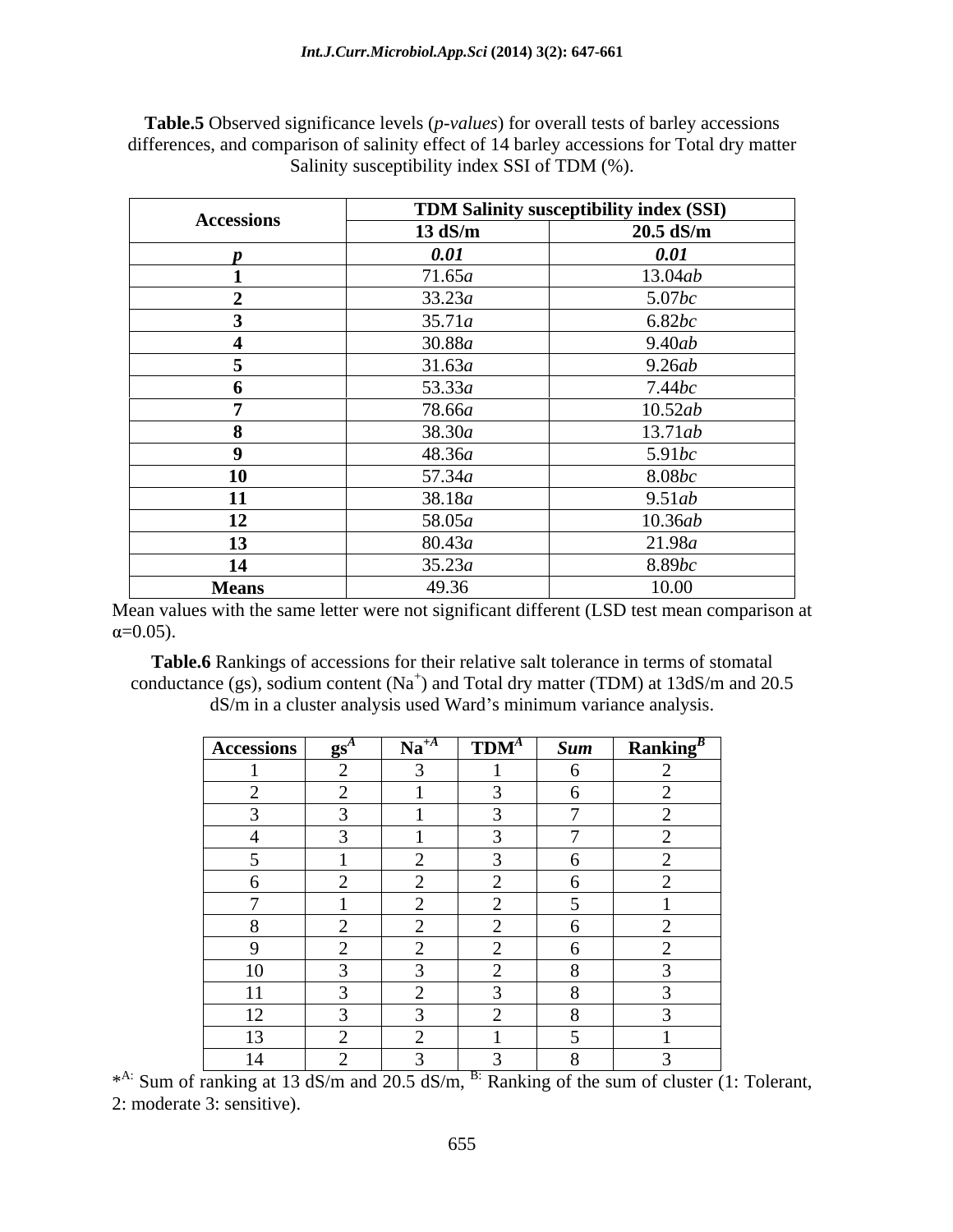**Figure.1** Salinity susceptibility index (SSI) for the 14 barley accessions in 13 dS/m (black bars) and 20.5 dS/m (gray bars). Net photosynthesis assimilation (A) on panel a; stomatal conductance (gs) on panel b; transpiration rate (E) on panel c; instantaneous water-use efficiency (iWUE) on panel d. Vertical bars represent standard errors



3 (sensitive accessions). Ranking based in Comparison between  $Na<sup>+</sup>$  and TDM TDM. Six accessions presented the same 9 and 14) were grouped in the same way. degree of tolerance. The accessions 3, 4 Four accessions change between sensitive belong to the  $2^{nd}$  Group are part of the  $1^{st}$ group (1 and 13) or  $3^{\text{rd}}$  Group (2 and 14) in stomatal conductance (gs) gives a (7) from tolerant to moderate and only one accession (5) changed from tolerant in gs salinity conditions. Same results are



Group 2 (moderate accessions) and Group ranking to sensitive in TDM ranking. gs were similar to the ranking based in ranking show that five accessions (6, 7, 8, and 11 were ranked as sensitive accessions to moderate  $(5, 10, 11, 12)$ ; 13 from and 6, 8 and 9 were classified in the tolerant to moderate; 2, 3 and 4 from moderate group. 1, 2, 13 and 14, which sensitive to tolerant and 1 from tolerant to <sup>nd</sup> Group are part of the 1<sup>st</sup> sensitive (table 6). Ranking based on the groupings based on TDM data. The accessions 10 and 12 change from than that of  $Na<sup>+</sup>$  content. Therefore, sensitive to moderate, Chneni Tataouine stomatal conductance (gs) presents a ranking to sensitive in TDM ranking. Comparison between  $Na<sup>+</sup>$  and TDM <sup>9</sup> and 14) were grouped in the same way. Four accessions change between sensitive to moderate (5, 10, 11 and 12); 13 from stomatal conductance (gs) gives a comparable ranking as the total dry matter than that of  $Na<sup>+</sup>$  content. Therefore, significant indicator of salinity conditions. Same results are

**Accessions**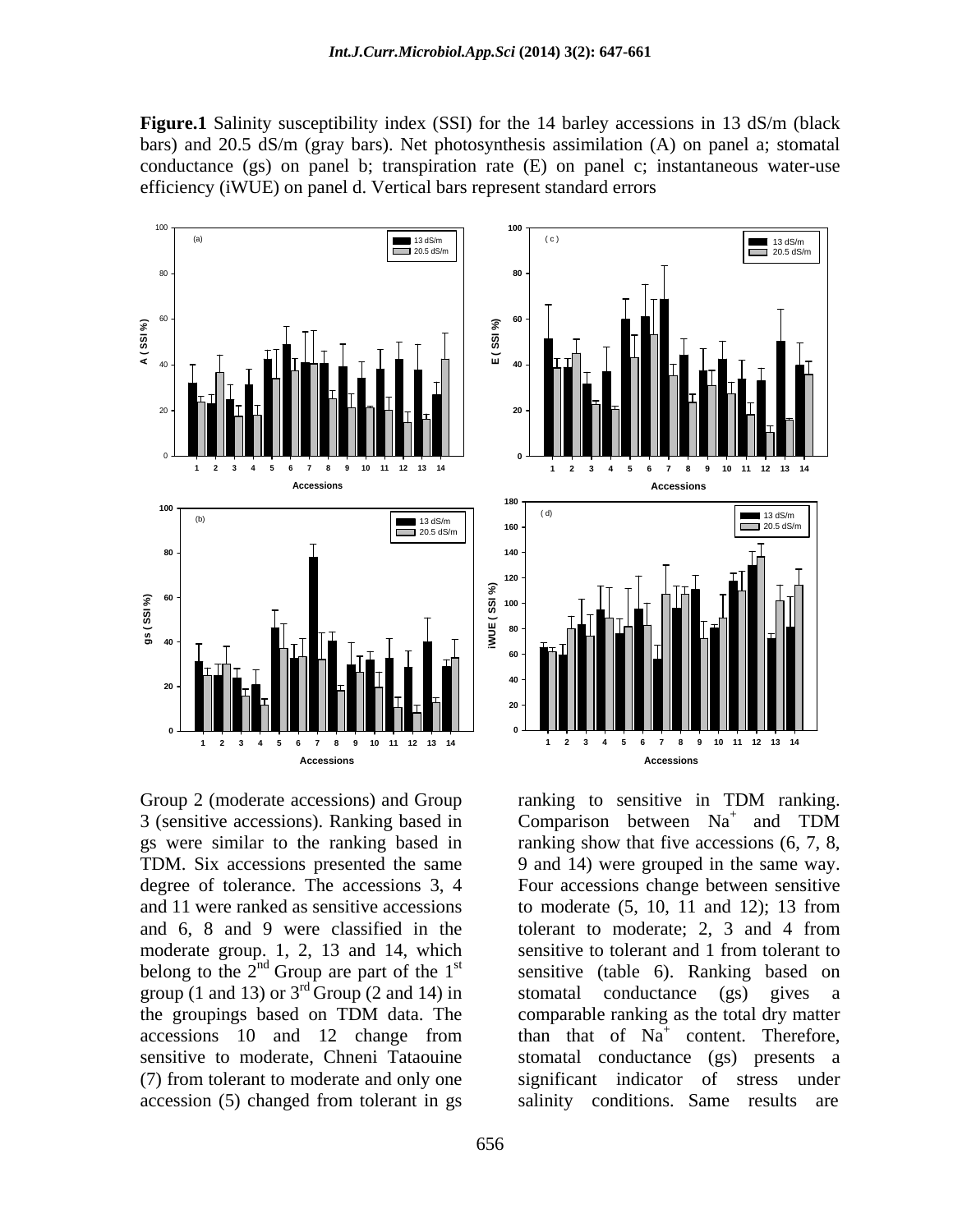**Figure.2** Selectivity  $K^+/\text{Na}^+$  for 14 barley accessions in three salinity treatments 5 dS/m, 13 dS/m and 20.5 dS/m ( figure a and b).Salinity susceptibility index (SSI%) for 14 barley accessions in 13 dS/m (black bars) and 20.5 dS/m (gray bars) for sodium content  $Na<sup>+</sup>$ (µmol.g-1DM) (figure c) . Vertical bars represent standard errors.



**Figure.3** Total dry matter TDM (g/pot) for 14 barley accessions in control (black bars), 13dS/m (gray bars) and 20.5 dS/m (brown bars). Vertical bars represent tow standard errors based on variability among 4 pots and 20 plants. Barley accessions are abbreviated by code from 1 to 14.

![](_page_10_Figure_4.jpeg)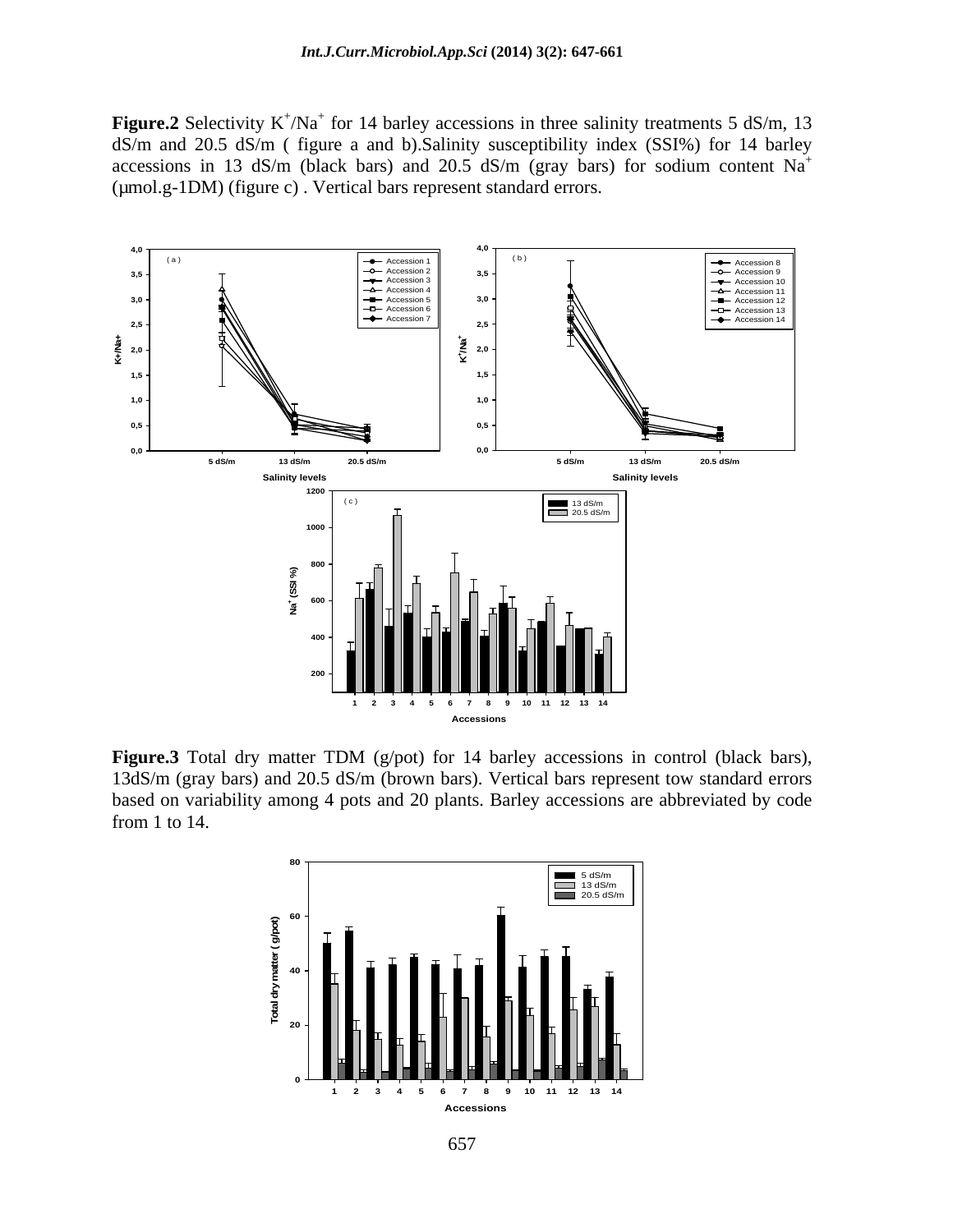obtained by James et al (2002) and observed in this study. Therefore, for the Netondo et al (2004) which found that stomatal conductance (gs) reported as one treatments  $5 \text{ dS/m}$ , 13 dS /m or 20 dS/m, of the most sensitive indicators of stress under salinity for wheat and sorghum.

prolonged closing of the stomata affects the biomass production, the growth attributes in seedling stage and the  $K^+/Na^+$ ratio are the main criteria for improvement tolerance in this important cereal crop such as photosynthesis which is an the plant. Indeed, potassium participates in important parameter used to monitor plant several physiological processes and 2006; Huang et al., 2006). Our results turgor, as the cellular elongation, photosynthesis assimilation (A) and a low  $K^+/Na^+$ transpiration rate (E). The reductions in gs (Koyro, 2006).

a steady content in chlorophyll (data non photosynthesis assimilation. However, the stomatal effect doesn't explain alone the

same values of Ci registered in the treatments 5 dS/m, 13 dS /m or 20 dS/m, we observe different values of A.

Plants submitted to the salt stress are of the instantaneous water use efficiency exposed in the same time to water deficit (iWUE) in salt stress condition following and ionic stress. According to Ykhlef an important reduction of the transpiration (2001) and Nouri (2002), to palliate the in relation to the photosynthesis activity effects of the water deficit, the plant tried (Quariani et al., 2000). However, other to limit the water loss by transpiration by independent mechanisms of transpiration decrease on stomatal opening. However, a reduction intervened in the regulation of negatively the photosynthesis activity and capacity developed by the roots that therefore the growth and the productivity maintain good water potential in leave of of the plants. Many authors suggested that plants submitted to a water or saline stress. + /Na<sup>+</sup> inducesan ionic stress. The non-stomatal of salt tolerance in barley (Chen et al., accumulation of  $Na<sup>+</sup>$  in the plant tissue. 2005; Leonova et al., 2005). However, Our results show the accumulation of high limited information is available on other quantities of  $Na<sup>+</sup>$  in the plant tissue. This physiological characters as related to salt  $\overrightarrow{h}$  high content of Na<sup>+</sup> was to the expense of response to abiotic stress (Munns et al., particularly those in relations with cell show that a stress of 13 dS/m or 20 dS/m maintains the plant's erect shape port influences considerably the stomata erected and the stomato control (rapid behavior. Thus, all the accessions show a opening and closing) an influx/efflux reduced stomatal conductance (gs), limited mechanism at the level of guard cells. The and E might be a response of plant to in the glycophyte. Therefore, if the  $K^{\dagger}/Na^{\dagger}$ decreased water potential of environment selectivity is high the species is more able The low values of the intercellular  $CO<sub>2</sub>$  indicate that some accessions are concentration (Ci) and the maintenance of characterized by a selectivity  $(K^{\dagger}/Na^{\dagger})$ shown), indicate the stomatic effect in the 5, 6 and 12 were the least affected by Many authors indicated an improvement the relative water content. It is the suction Other than the osmotic effect, salinity effects seem to be in relation with the in the plant tissue. in the plant tissue. This the K + absorption, an essential element for the plant. Indeed, potassium participates in several physiological processes and turgor, as the cellular elongation, maintains the plant's erect shape port  $K^{\dagger}/Na^{\dagger}$  selectivity is an important  $^{\dagger}/\text{Na}^{\dagger}$  selectivity is an important  $/Na^+$  selectivity is an important characteristic of tolerance to the salt stress  $^+$ <sub>NIo</sub><sup>+</sup>  $/Na^+$ to maintain regular potassium nutrition and therefore a normal growth. Our results indicate that some accessions are  $^+$ <sub>(NIe</sub><sup>+</sup>)  $(Na^+)$  $)$ higher than the others. The accessions 1, 4, salinity.

reduction of the photosynthesis activity The total dry biomass was negatively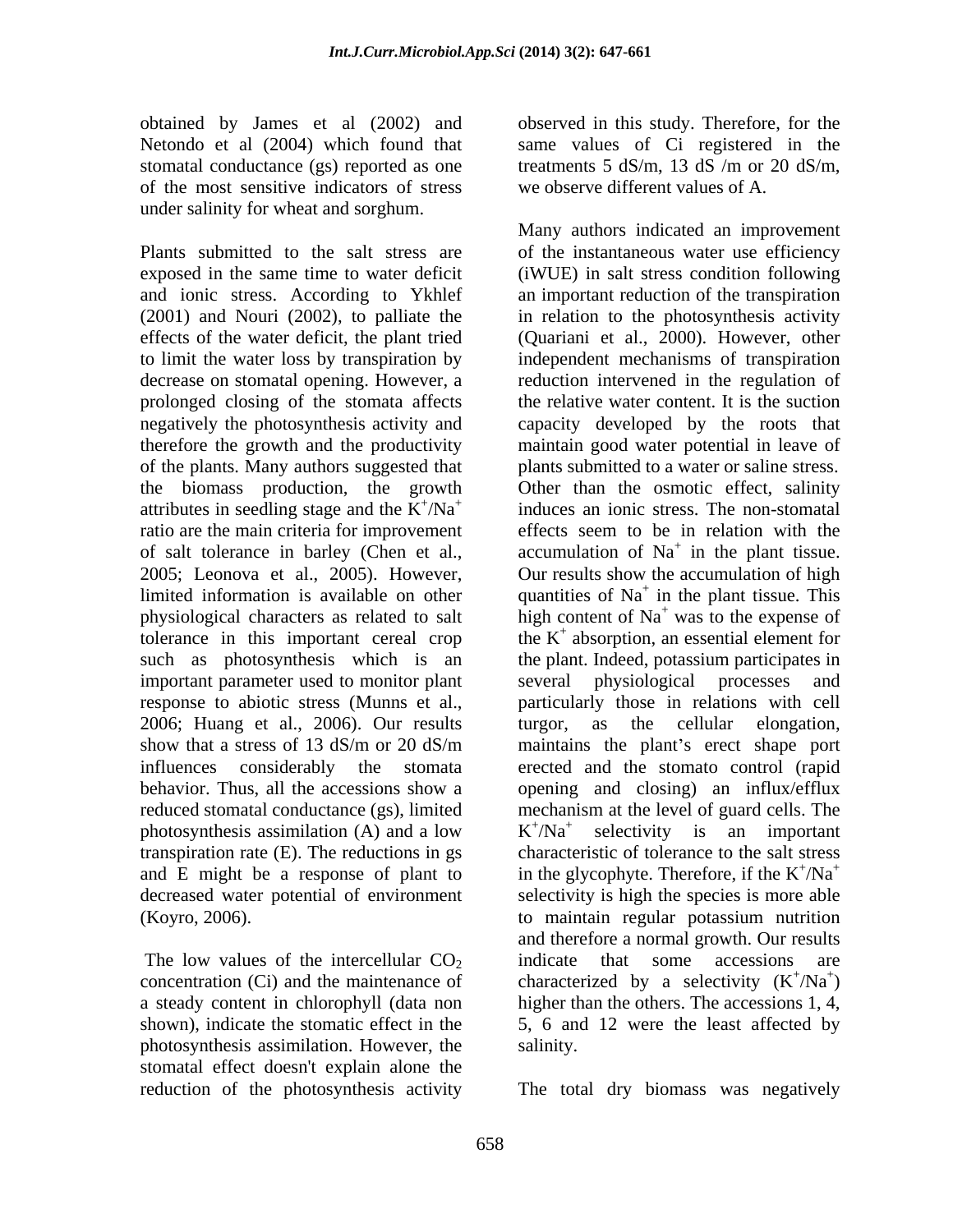affected by salinity, barley accession and ranking based on gs and on Na+ content to their interaction. Thus, in control treatment that obtained from TDM data (mainly used (5 dS/m) we recorded a total dry matter by the farmers to select the most tolerant equal to 12.92g/pot; whereas in the conditions of moderate stress (13 dS/m) the TDM decreases by 49% in comparison stress under salinity conditions. The with the control treatment and in the treatment 20 dS/m the average of some genotypes. Three accessions could reduction is about 94%. Similar results of the recommended under salt stress a reduction of the barley dry matter under conditions (Ettalah, Chneni Tatouine and salt stress were founded by Sohrabi et al Elhezma), as indicated by their relatively  $(2008)$  and Taffouo et al  $(2009)$ . The high SSI for TDM and a relatively low depressive effects of the salinity on the impairment of gs, A and E (Figure 1 and growth and the productivity of the plants are the results of the difficulties in water are usually classified as tolerant or uptake, mineral nutrition and the toxicity of the ions accumulated within plant tissue (Xiong and Zhu, 2002).

The results show negative and highly significant relationship between the Na<sup>+</sup> content and the TDM ( $r = -0.859$ <sup>\*\*</sup>). In content and the TDM  $(r = -0.859 \cdot k)$ . In Medenine, Tunisia), Belgacem Lachiheb content and the TDM  $(r = -0.859 \cdot k)$ . In<br>the same way the accumulation of Na<sup>+</sup> has and Leila Ben Yahia (lab technicians Arid a negative effect on the physiological parameters as the net photosynthesis collaboration in field and in lab works. assimilation (A)  $(r = -0.850^{**})$ , the This work was supported by PRF project transpiration rate (E)  $(r = -0.838*)$  and the "amelioration of barley yield in southern stomatal conductance  $(gs)$  (r=-0,795 \*\*). Tunisia from Tunisian ministry of Kumar et al (1994) and Wahid et al (1997) agriculture. showed that the reduction of the barley productivity under salt stress is due to an **References** important reduction of the physiological activity of the plant. Indeed, the TDM  $\overrightarrow{A}$  a  $\overrightarrow{A}$  and  $\overrightarrow{O}$  a  $\overrightarrow{H}$  and  $\overrightarrow{O}$  a  $\overrightarrow{H}$  and  $\overrightarrow{O}$  a  $\overrightarrow{H}$  and  $\overrightarrow{O}$  a  $\overrightarrow{H}$  and  $\overrightarrow{O}$  a  $\overrightarrow{H}$  and  $\overrightarrow{O}$  a  $\overrightarrow{H}$  and  $\overrightarrow{O}$  a  $\over$ showed positive correlations with the net photosynthesis assimilation (A)  $(r= 0.809$  wheat stressed with sodium chloride. \*\*), the transpiration rate (E)  $(r = 0.780$  \*\*) Biol. Plant. 42: 113–7. and the stomatal conductance (gs) (r= Ashraf, M., and Harris, P.J.C. , 2004.  $0.765$  \*\*) (figure 4). A significant correlation was also found between growth salinity tolerance in plants. Plant Sci. and photosynthetic rate in sunflower (Ashraf and O'Leary, 1999) and wheat Balibrea, M.E., Cuartero, J., Bolarin, M.C., genotypes (El-Hendaway et al 2005) Perez-Alfocea, F., 2003. Activities genotypes (El-Hendaway et al 2005) Perez-Alfocea, F., 2003. Ac<br>differing in salt tolerance. during fruit development differing in salt tolerance. The during truit development of

Salt stress had a negative effect in all toleran<br>studied parameters. The comparison of 38-46. studied parameters. The comparison of

accessions) shows that the stomatal conductance (gs) is the main indicator of analysis of results allows distinguishing be recommended under salt stress high SSI for TDM and a relatively low Table 5). Furthermore, these accessions moderate in all parameters.

# **Acknowledgement**

has and Leila Ben Yahia (lab technicians, Arid We thank Jamel Zaroug and Bachir Chwikhi (works, Institute of Dry Area Medenine, Tunisia), Belgacem Lachiheb and Oases Cropping Laboratory) for their agriculture.

# **References**

- Ashraf, M., and O'Leary, J.W., 1999. Changes in soluble proteins in spring wheat stressed with sodium chloride. Biol. Plant. 42: 113–7.
- Potential biochemical indicators of 166: 3-16.
- Balibrea, M.E., Cuartero, J., Bolarin, M.C., Perez-Alfocea, F. , 2003. Activities during fruit development of *Lycopersicon* genotypes differing in tolerance salinity. Physiol. Plant. 118: 38-46.
- Brugnoli, E., and Lauteri, M. , 1991. Effects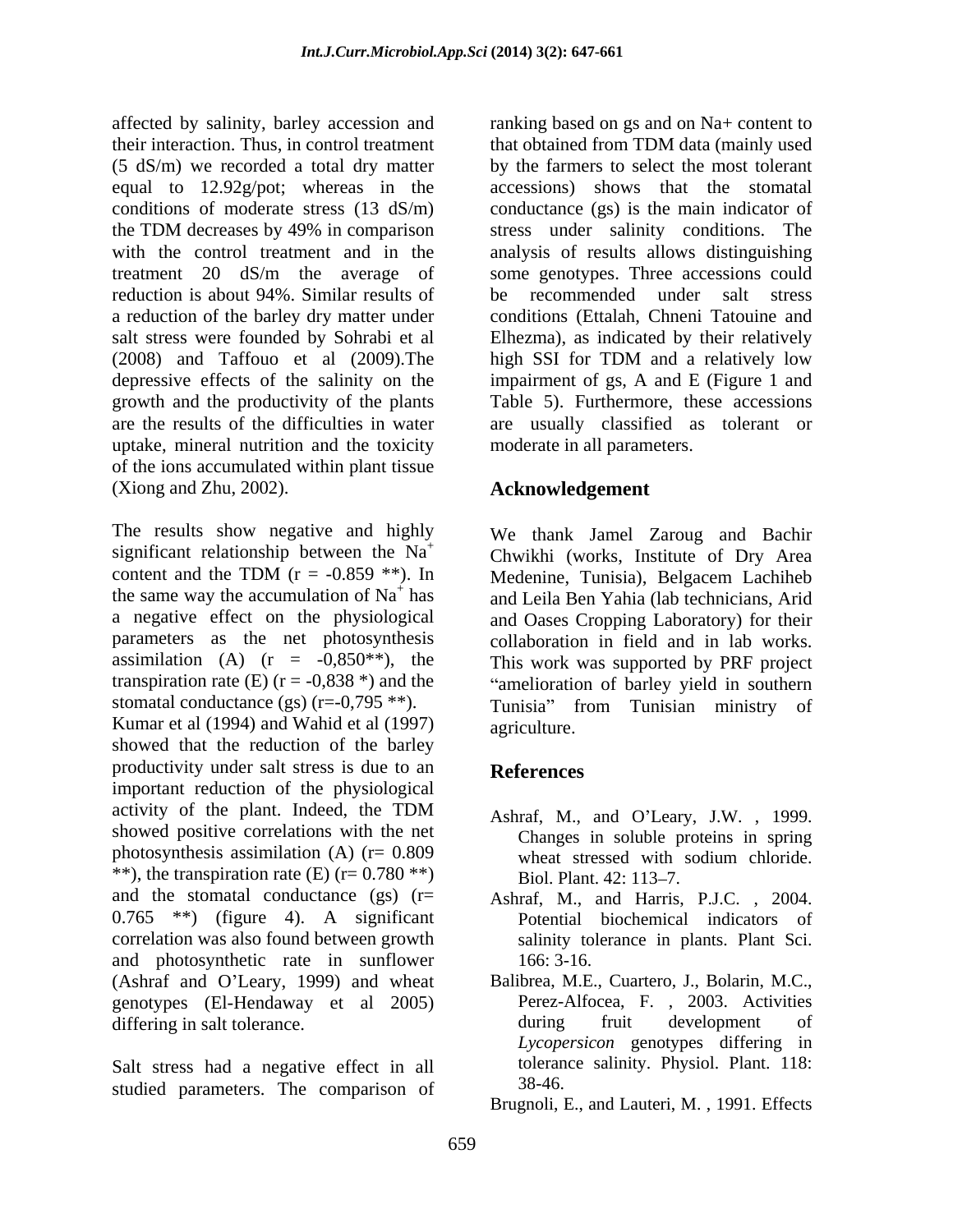of salinity on stomatal conductance, photosynthetic capacity, and carbon

- measuring  $K^+$  flux: a case study for
- Cornic, G., and Massacci, A. , 1996. Leaf
- Condon, A.G., Richards, R.A., Rebetzke, G.J., and Farquhar, G.D. , 2002.
- Drevon, J.J., Frangne, N., Fleurat- Lessard, L., Payre, H., Ribet, J., Vadez, V., and Nitrogen Fixation for the  $21<sup>st</sup>$  Century, Elmerich, C., A. Kondorosi and W.E
- El Faleh, M., and Mdimagh, S. , 2005. Food barley in Tunisia. *In Food Barley:*
- El Hendawy, S.E., Hu, Y., Yakout, G.M., Schmidhalter, U. , 2005. Evaluation of multiple parameters. Europ.J. agronomy*.*

Flowers, T.J., Garcia, A., Koyama, M., and

<http://dx.doi.org/10.1007/s11738-997-> 0039-0

- isotope discrimination of salttolerant Huang, Y., Zhang, G., Wu, F., Chen, J., and (*Gossypium hirsutum* L.) and salt- Zhou, M. , 2006. Differences in sensitive (*Phaseolus vulgaris* L.) C3 physiological traits among salt-stressed non-halophytes. Plant Physiol. 95: 628 barley genotypes. Commun. Soil Sci. 635. Plan. 37: 557-570.
- Chen, Z., Newman, I., Zhou, M., Mendham, James, R.A., Rivelli, A.R., Munns, R., and N., Zhang, G., and Shabala, S.: Von Caemmerer, S. , 2002. Factors Screening plants for salt tolerance by influencing CO2 assimilation, leaf injury <sup>+</sup> flux: a case study for and growth in salt-stressed durum barley. Plant Cell Environ. 28: 1230 wheat. Funct. Plant Biol. 29: 1393 1246, 2004. and growth in salt-stressed durum 1403.
	- photosynthesis under drought stress. In Durham, S. , 2006. Gas exchange, Photosynthesis and the Environment chlorophyll fluorescence parameters and (Baker, N. R., ed.), Dordrecht: Kluwer Academic Publishers, pp.347–366. fourteen barley genetic lines in response Jiang, Q., Roche, D., Monaco, T.A., and carbon isotope discrimination of to salinity. Field Crops Research. 96: 269-278.
	- Improving intrinsic water-use efficiency Kefu, Z., Hai, F., and Ungar, I.A. , 2002. and crop yield. Crop Science 42, 122 Survey of halophyte species in China. 131. Plant science. 163: 491-498. Plant science. 163: 491-498. <http://dx.doi.org/10.1016/S0168-> 9452(02)00160-7
	- Serraj, V. , 1998. Is nitrogenase linked Koyro, H.W. , 2006. Effect of salinity on respiration regulated by osmocontractile growth, photosynthesis, water relations cells in legume nodules? In: Biological and solute composition of the potential st Century, cash crop halophyte *Plantago coronopus* L. Environ. exp. Bot. 56: 136-146.
	- Newton (Eds.). Kluwer Academic Press, Krouma, A., 2009. Differences in response Dordrecht, pp. 465-466. of some Tunisian chickpea genotypes (*Cicer arietinum* L.) to salinity. Pak. J. Bot. 41: 3081-3091.
	- *Importance, uses and local Knowled e* (pp. 29-35), ICARDA. Awad, A.M., Hafiz, S.E., and Kumar, A., Singh, D.P., and Singh, P., 1994.<br>Influence of water stress on photosynthesis, transpiration, water-use efficiency and yield of Brassica juncea L. Field Crops Res. 37: 95-101.
- salt tolerance of wheat genotypes using Leonova, T.G., Goncharova, E.A., 22 : 243-253. 2005. Characteristics of salt-tolerant and FAO :<http://www.fao.org> saltsusceptible cultivars of barley. Rus. Leonova, T.G., Goncharova, E.A., Khodorenko, A.V., and Babakov, A.V. , J. Plant Physiol. 52: 774- 778.
	- Yeo, A.R. , 1997. Breeding for salt Loreto, F., Centritto, M., and Chartzoulakis, tolerance in crop plants: the role of K. , 2003. Photosynthetic limitations in molecular biology. Acta Physio. olive cultivars with different sensitivity Plantarum. 19: 427-433. to salt stress. Plant Cell Environ. 26: 595-601.